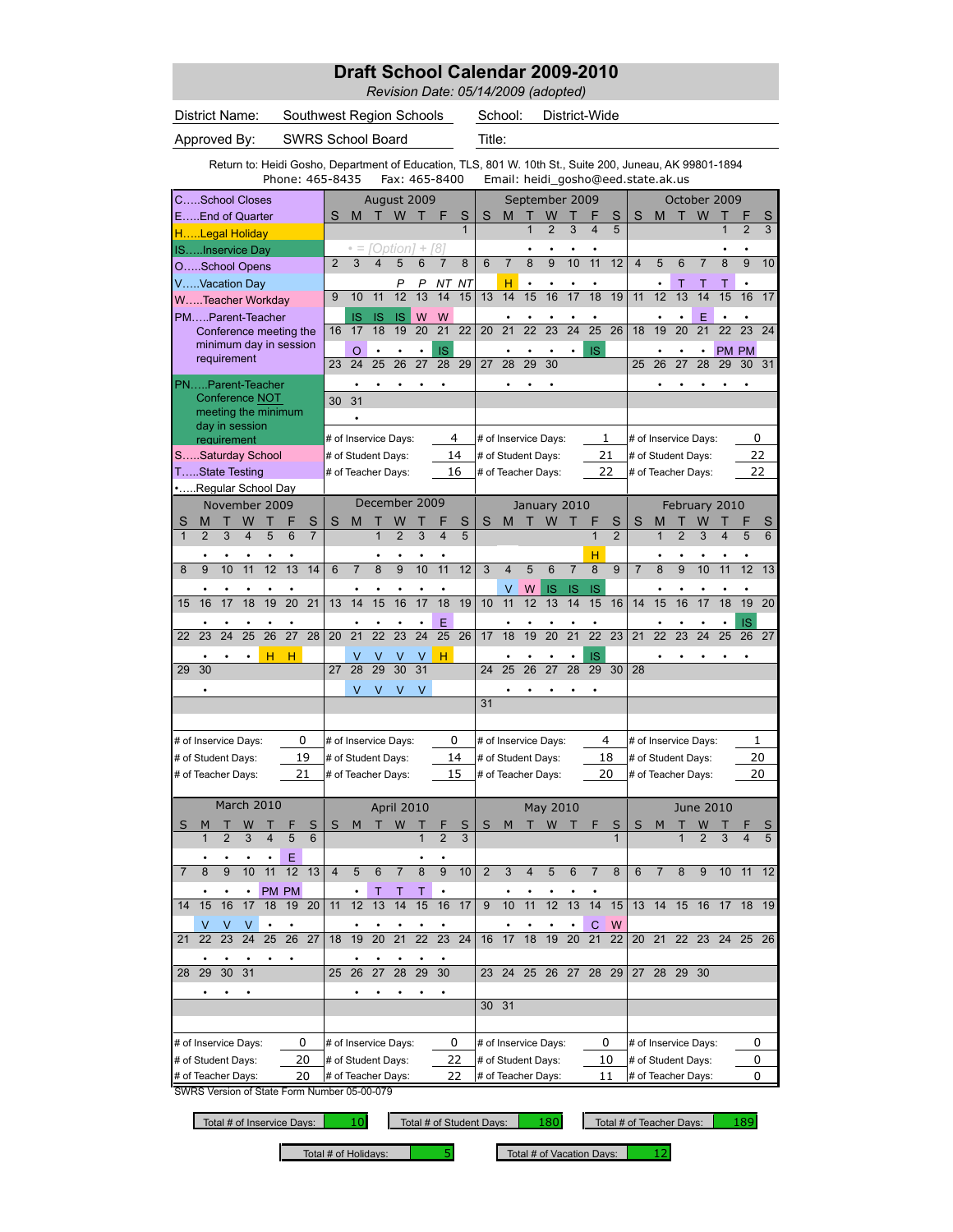## **Draft School Calendar 2009-2010**

*Revision Date: 05/14/2009 (Adopted-Koliganek)*

| revision Date. 03/14/2009 (Adopted-Kollganek)                                                           |                                    |                                                  |                      |                                          |                                          |                    |                |                 |                 |                                    |                                                    |                 |                    |                 |                         |                           |                      |                          |                |    |                |                 |  |
|---------------------------------------------------------------------------------------------------------|------------------------------------|--------------------------------------------------|----------------------|------------------------------------------|------------------------------------------|--------------------|----------------|-----------------|-----------------|------------------------------------|----------------------------------------------------|-----------------|--------------------|-----------------|-------------------------|---------------------------|----------------------|--------------------------|----------------|----|----------------|-----------------|--|
| District Name:                                                                                          |                                    | Southwest Region Schools<br>School:<br>Koliganek |                      |                                          |                                          |                    |                |                 |                 |                                    |                                                    |                 |                    |                 |                         |                           |                      |                          |                |    |                |                 |  |
| Approved By:                                                                                            | <b>SWRS School Board</b>           |                                                  |                      |                                          |                                          |                    |                |                 | Title:          |                                    |                                                    |                 |                    |                 |                         |                           |                      |                          |                |    |                |                 |  |
|                                                                                                         |                                    |                                                  |                      |                                          |                                          |                    |                |                 |                 |                                    |                                                    |                 |                    |                 |                         |                           |                      |                          |                |    |                |                 |  |
| Return to: Heidi Gosho, Department of Education, TLS, 801 W. 10th St., Suite 200, Juneau, AK 99801-1894 | Phone: 465-8435                    |                                                  |                      |                                          |                                          |                    | Fax: 465-8400  |                 |                 | Email: heidi_gosho@eed.state.ak.us |                                                    |                 |                    |                 |                         |                           |                      |                          |                |    |                |                 |  |
| <b>CSchool Closes</b>                                                                                   | August 2009                        |                                                  |                      |                                          |                                          |                    | September 2009 |                 |                 |                                    | October 2009                                       |                 |                    |                 |                         |                           |                      |                          |                |    |                |                 |  |
| EEnd of Quarter                                                                                         | W<br>S<br>M<br>т                   |                                                  |                      |                                          |                                          |                    | S              | S<br>M          |                 |                                    | W                                                  |                 |                    | S               | S                       | M                         | т                    | W                        | S              |    |                |                 |  |
| HLegal Holiday                                                                                          |                                    |                                                  |                      |                                          |                                          |                    |                | $\mathbf{1}$    |                 |                                    | $\mathbf{1}$                                       | $\overline{2}$  | 3                  | 4               | 5                       |                           |                      |                          |                | 1  | $\overline{2}$ | 3               |  |
| ISInservice Day                                                                                         |                                    | $\cdot =$                                        |                      | ption                                    | ÷                                        |                    |                |                 |                 |                                    |                                                    |                 |                    |                 |                         |                           |                      |                          |                |    |                |                 |  |
| OSchool Opens                                                                                           | $\overline{2}$                     | 3                                                | 4                    | 5                                        | 6                                        | 7                  | 8              | 6               | $\overline{7}$  | 8                                  | 9                                                  | 10              | 11                 | 12              | $\overline{\mathbf{4}}$ | 5                         | 6                    | $\overline{7}$           | 8              | 9  | 10             |                 |  |
| VVacation Day                                                                                           | 9                                  |                                                  | 11                   | 12                                       | 13                                       | 14                 | NT NT<br>15    |                 | н<br>14         | $\bullet$<br>15                    |                                                    |                 | 18                 | 19              |                         | 12                        | т                    | т<br>14                  | т              |    |                |                 |  |
| WTeacher Workday                                                                                        |                                    |                                                  | 10                   |                                          |                                          |                    |                |                 | 13              |                                    |                                                    | 16              | 17                 |                 |                         | 11                        |                      | 13                       |                | 15 | 16             | 17              |  |
| PMParent-Teacher<br>Conference meeting the                                                              |                                    | 16                                               | IS<br>17             | IS<br>18                                 | IS<br>19                                 | W<br>20            | W<br>21        | 22              | 20              | 21                                 | $\overline{22}$                                    | $\overline{23}$ | 24                 | 25              | 26                      | 18                        | 19                   | 20                       | E<br>21        | 22 | 23             | 24              |  |
| minimum day in session                                                                                  |                                    |                                                  | O                    |                                          |                                          |                    | IS             |                 |                 |                                    |                                                    |                 |                    | <b>IS</b>       |                         |                           |                      |                          |                | PM | <b>PM</b>      |                 |  |
| requirement                                                                                             |                                    | 23                                               | 24                   | 25                                       | 26                                       | 27                 | 28             | 29              | 27              | 28                                 | 29                                                 | 30              |                    |                 |                         | 25                        | 26                   | 27                       | 28             | 29 | 30             | 31              |  |
| PNParent-Teacher                                                                                        |                                    |                                                  | $\vee$               |                                          |                                          |                    |                |                 |                 |                                    |                                                    |                 |                    |                 |                         |                           |                      |                          |                |    |                |                 |  |
| Conference NOT                                                                                          |                                    | 30                                               | 31                   |                                          |                                          |                    |                |                 |                 |                                    |                                                    |                 |                    |                 |                         |                           |                      |                          |                |    |                |                 |  |
| meeting the minimum<br>day in session                                                                   |                                    |                                                  |                      |                                          |                                          |                    |                |                 |                 |                                    |                                                    |                 |                    |                 |                         |                           |                      |                          |                |    |                |                 |  |
| requirement                                                                                             |                                    |                                                  | # of Inservice Days: |                                          |                                          |                    |                | 4               |                 | # of Inservice Days:               |                                                    |                 |                    | 1               |                         | 0<br># of Inservice Days: |                      |                          |                |    |                |                 |  |
| SSaturday School                                                                                        |                                    | # of Student Days:                               |                      | 13                                       |                                          | # of Student Days: |                |                 |                 | 21                                 |                                                    |                 | # of Student Days: |                 |                         | 22                        |                      |                          |                |    |                |                 |  |
| TState Testing                                                                                          |                                    | # of Teacher Days:                               |                      | 15                                       |                                          | # of Teacher Days: |                |                 |                 | 22                                 |                                                    |                 | # of Teacher Days: |                 |                         |                           |                      | 22                       |                |    |                |                 |  |
| Regular School Day                                                                                      |                                    |                                                  |                      |                                          |                                          |                    |                |                 |                 |                                    |                                                    |                 |                    |                 |                         |                           |                      |                          |                |    |                |                 |  |
| November 2009                                                                                           |                                    |                                                  |                      |                                          | December 2009                            |                    |                |                 |                 |                                    |                                                    | January 2010    |                    |                 |                         |                           |                      | February 2010            |                |    |                |                 |  |
| w<br>S<br>м<br>$\mathbf{1}$<br>$\overline{2}$<br>3<br>4<br>5                                            | S<br>6<br>$\overline{7}$           | S                                                | М                    |                                          | W<br>$\overline{2}$                      | 3                  | 4              | S<br>5          | S               | М                                  |                                                    | w               |                    |                 | S<br>$\overline{2}$     | S                         | M                    | $\overline{2}$           | W<br>3         |    | 5              | S<br>6          |  |
|                                                                                                         |                                    |                                                  |                      |                                          |                                          |                    |                |                 |                 |                                    |                                                    |                 |                    | Н               |                         |                           |                      |                          |                |    |                |                 |  |
| 9<br>10<br>11<br>12<br>8                                                                                | 14<br>13                           | 6                                                | $\overline{7}$       | 8                                        | 9                                        | 10                 | 11             | 12              | 3               | $\overline{4}$                     | 5                                                  | 6               | $\overline{7}$     | 8               | 9                       | $\overline{7}$            | 8                    | 9                        | 10             | 11 | 12             | 13              |  |
|                                                                                                         |                                    |                                                  |                      |                                          |                                          |                    |                |                 |                 |                                    |                                                    |                 |                    | W               |                         |                           |                      |                          |                |    |                |                 |  |
| 17<br>18<br>19<br>16<br>15                                                                              | $\overline{20}$<br>$\overline{21}$ | 13                                               | 14                   | 15                                       | 16                                       | 17                 | 18             | 19              | 10              | 11                                 | $\overline{12}$                                    | 13              | 14                 | 15              | 16                      | 14                        | 15                   | 16                       | 17             | 18 | 19             | $\overline{20}$ |  |
|                                                                                                         |                                    |                                                  |                      |                                          |                                          |                    | E              |                 |                 | IS                                 | IS                                                 | IS              | $\bullet$          | $\bullet$       |                         |                           | $\bullet$            |                          |                |    | <b>IS</b>      |                 |  |
| $\overline{24}$<br>25<br>26<br>23<br>22                                                                 | 27<br>28                           | 20                                               | 21                   | $\overline{22}$                          | 23                                       | 24                 | 25             | 26              | 17              | 18                                 | 19                                                 | 20              | $\overline{21}$    | 22              | 23                      | 21                        | 22                   | 23                       | 24             | 25 | 26             | 27              |  |
| н                                                                                                       | н                                  |                                                  |                      |                                          |                                          | V                  | н              |                 |                 |                                    |                                                    |                 |                    | <b>IS</b>       |                         |                           |                      |                          |                |    |                |                 |  |
| 30<br>29                                                                                                |                                    | 27                                               | 28                   | 29                                       | 30                                       | 31                 |                |                 | 24              | 25                                 | 26                                                 | 27              | 28                 | 29              | 30                      | 28                        |                      |                          |                |    |                |                 |  |
|                                                                                                         |                                    |                                                  | V                    | V                                        | v                                        | v                  |                |                 | 31              |                                    |                                                    |                 |                    |                 |                         |                           |                      |                          |                |    |                |                 |  |
|                                                                                                         |                                    |                                                  |                      |                                          |                                          |                    |                |                 |                 |                                    |                                                    |                 |                    |                 |                         |                           |                      |                          |                |    |                |                 |  |
| # of Inservice Days:                                                                                    | 0                                  |                                                  | # of Inservice Days: |                                          |                                          |                    |                | 0               |                 | # of Inservice Days:               |                                                    |                 |                    | 4               |                         | 1<br># of Inservice Days: |                      |                          |                |    |                |                 |  |
| # of Student Days:                                                                                      | 19                                 |                                                  | # of Student Days:   |                                          |                                          |                    |                | 17              |                 |                                    |                                                    |                 |                    | 15              |                         |                           |                      | 20<br># of Student Days: |                |    |                |                 |  |
| # of Teacher Days:                                                                                      | 21                                 | # of Teacher Days:                               |                      | 18                                       | # of Student Days:<br># of Teacher Days: |                    |                |                 |                 | 17                                 |                                                    |                 | # of Teacher Days: |                 |                         |                           |                      | 20                       |                |    |                |                 |  |
|                                                                                                         |                                    |                                                  |                      |                                          |                                          |                    |                |                 |                 |                                    |                                                    |                 |                    |                 |                         |                           |                      |                          |                |    |                |                 |  |
| March 2010                                                                                              |                                    |                                                  |                      |                                          | April 2010                               |                    |                |                 |                 |                                    |                                                    | May 2010        |                    |                 |                         |                           |                      |                          | June 2010      |    |                |                 |  |
| S<br>т<br>W<br>т<br>M                                                                                   | S                                  | S                                                | M                    | T.                                       | W                                        | т                  |                | <u>S</u>        | S               | м                                  |                                                    | T W             | т                  | F               | S                       | S                         | M                    | т                        | W              |    |                | 5               |  |
| 3<br>$\overline{2}$<br>4                                                                                | 5<br>6                             |                                                  |                      |                                          |                                          | $\overline{1}$     | $\overline{2}$ | 3               |                 |                                    |                                                    |                 |                    |                 | $\overline{1}$          |                           |                      |                          | $\overline{2}$ | 3  | 4              |                 |  |
| $\overline{9}$<br>10<br>11<br>8                                                                         | Ε<br>12<br>13                      | $\overline{4}$                                   | 5                    | 6                                        | $\overline{7}$                           | $\overline{8}$     | $\overline{9}$ | 10              | $\overline{2}$  | 3                                  | 4                                                  | 5               | 6                  | $\overline{7}$  | 8                       | 6                         | $\overline{7}$       | 8                        | 9              | 10 | 11             | 12              |  |
| PM PM                                                                                                   |                                    |                                                  |                      | т                                        | т                                        |                    |                |                 |                 |                                    |                                                    |                 |                    |                 |                         |                           |                      |                          |                |    |                |                 |  |
| 16<br>17<br>15<br>18<br>14                                                                              | 19<br>20                           | 11                                               | 12                   | 13                                       | 14                                       | 15                 | 16             | 17              | 9               | 10                                 | 11                                                 | 12              | 13                 | 14              | 15                      | 13                        | 14                   | 15                       | 16 17          |    | 18 19          |                 |  |
|                                                                                                         | V                                  |                                                  |                      |                                          |                                          |                    |                |                 |                 |                                    |                                                    |                 |                    |                 | W                       |                           |                      |                          |                |    |                |                 |  |
| 23<br>$\overline{25}$<br>22<br>24<br>21                                                                 | $\overline{26}$<br>27              | 18                                               | 19                   | $\overline{20}$                          | 21                                       | $\overline{22}$    | 23             | $\overline{24}$ | 16              | 17                                 | 18                                                 | 19              | 20                 | $\overline{21}$ | 22                      | $20$ 21                   |                      | 22                       | 23             | 24 | 25             | 26              |  |
|                                                                                                         | $\vee$                             |                                                  |                      |                                          |                                          |                    |                |                 |                 |                                    |                                                    |                 |                    |                 |                         |                           |                      |                          |                |    |                |                 |  |
| 30<br>28<br>29<br>31                                                                                    |                                    | 25                                               | 26                   | 27                                       | 28                                       | 29                 | 30             |                 | 23              | 24                                 | 25                                                 |                 | 26 27              | 28              | 29                      | 27                        | 28                   | 29                       | 30             |    |                |                 |  |
| ٠<br>$\bullet$<br>$\bullet$                                                                             |                                    |                                                  |                      |                                          |                                          |                    | $\bullet$      |                 |                 |                                    |                                                    |                 |                    |                 |                         |                           |                      |                          |                |    |                |                 |  |
|                                                                                                         |                                    |                                                  |                      |                                          |                                          |                    |                |                 | 30 <sup>°</sup> | 31                                 |                                                    |                 |                    |                 |                         |                           |                      |                          |                |    |                |                 |  |
|                                                                                                         |                                    |                                                  |                      |                                          |                                          |                    |                |                 |                 |                                    |                                                    |                 |                    |                 |                         |                           |                      |                          |                |    |                |                 |  |
| # of Inservice Days:<br># of Student Days:                                                              | 0<br>21                            | # of Inservice Days:<br># of Student Days:       |                      |                                          |                                          |                    |                | 0<br>22         |                 | # of Inservice Days:               |                                                    |                 |                    | 0<br>10         |                         |                           | # of Inservice Days: |                          |                |    | 0              |                 |  |
| # of Teacher Days:                                                                                      | # of Teacher Days:                 |                                                  | 22                   | # of Student Days:<br># of Teacher Days: |                                          |                    |                |                 | 11              |                                    | # of Student Days:<br>0<br># of Teacher Days:<br>0 |                 |                    |                 |                         |                           |                      |                          |                |    |                |                 |  |

SWRS Version of State Form Number 05-00-079

Total # of Inservice Days: Total # of Student Days: Total # of Teacher Days:

10 Total # of Student Days: 180 Total # of Teacher Days: 189

Total # of Holidays:  $\begin{array}{|c|c|c|c|c|c|}\n\hline\n\text{Total $\#$ of vacation Davis:} & 12\n\end{array}$